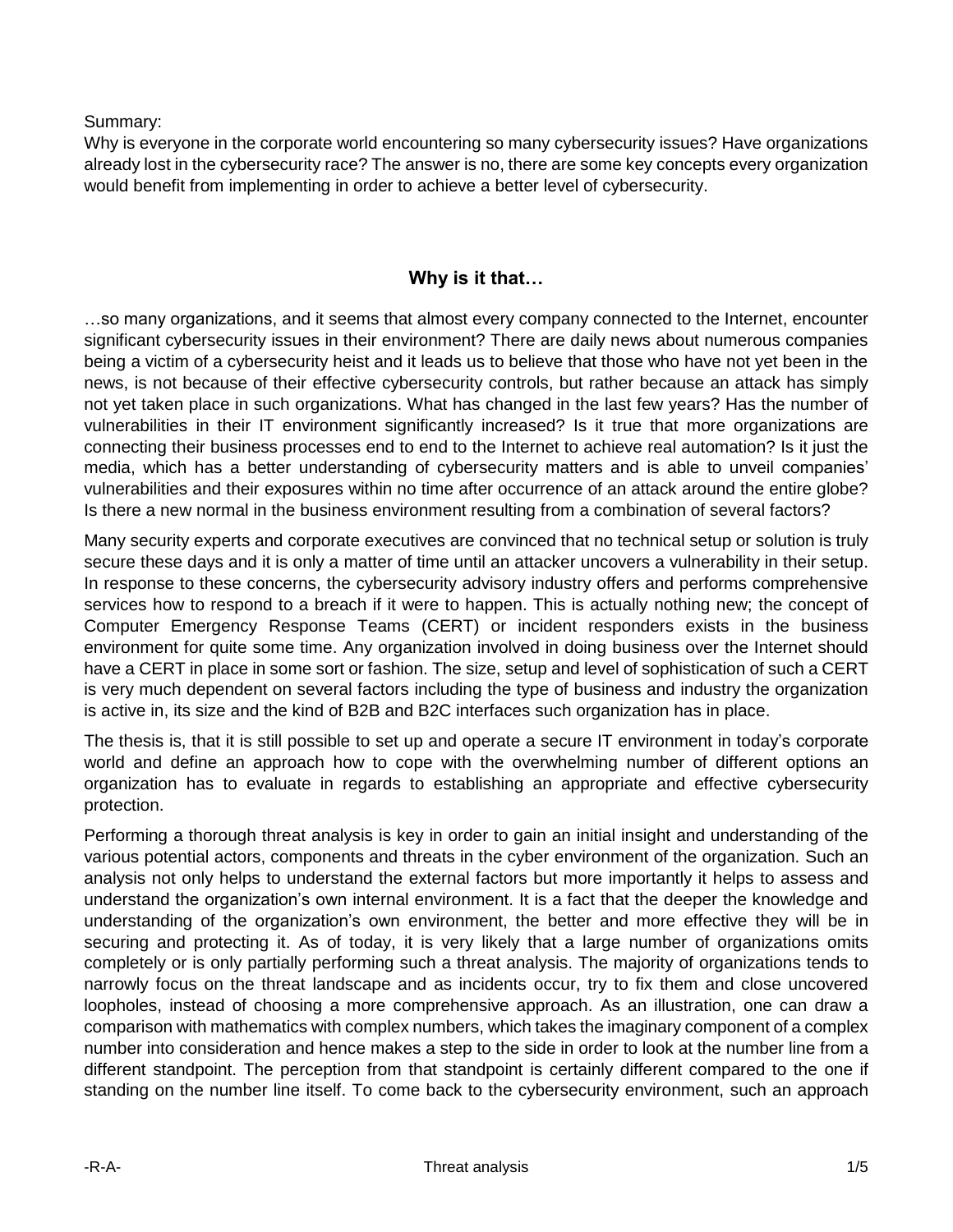should be taken while performing a threat analysis, take a step back or to the side in order to get a more holistic view on the different parts, including the attack vector, the implemented defense in-depth architecture and the process organization.

The first step in this comprehensive analysis is the definition and development of so-called threat scenarios. These threat scenarios are the foundation in the development of a risk-based approach for the definition and implementation of an effective internal control system as well as of any additional controls to secure the environment. Accordingly, it is of crucial importance to invest in the process of defining these threat scenarios and gaining full understanding of the own environment. This process helps to determine the potential threat exposure of the analyzed business processes, IT assets and physical assets. The following parameters allow for the definition and description of any possible threat scenario:

**Threat agent** 

A person or a group of persons who conduct(s) an attack is a threat agent. This threat agent can be inside an organization or outside or a combination of both. This definition includes that behind every machine or device is a person. It is irrelevant whether a person is acting consciously or unconsciously as a threat agent.

**•** Method

The threat agent will use a method to conduct an attack. The most common methods include information system based action, human interaction, or physical access.

■ Access point

The method needs to have an access point, where it launches the attack against the target. The access points often is the weakest point or link in a system.

**Target** 

The target is the objective of the attack. The threat agent aims for the target with a particular method.

**Threat exposure** 

Every successful attack leads to an exposure for the organization. The impact of the threat measures the exposure, which is often directly or indirectly associated with a financial loss.

**Motivation** 

The motivation of a threat agent to engage in an attack defines the severity of the criminal conduct as well as the extent of the impact. The motivation also determines implicitly the probability and the frequency of a threat.

I have developed an approach for defining threat scenarios that applies the methodology of a morphological analysis, which is a method for evaluating a variety of solutions to a non-quantifiable and multidimensional problem. The sector of Industrial design uses this technique in the process of identifying potential options and eventually choosing an appropriate design or solution. In the context of cybersecurity and developing threat scenarios, it has two important applications. The first one is, by applying this technique to the particular control environment under analysis, it generates a very good understanding of the environment. The outcome of such morphological analysis is a comprehensive list of the specific components of the environment, even if it is only on an abstract level, creating sort of an inventory. The second one is that it connects said inventory with threats and shows the majority of variations or so-called threat scenarios.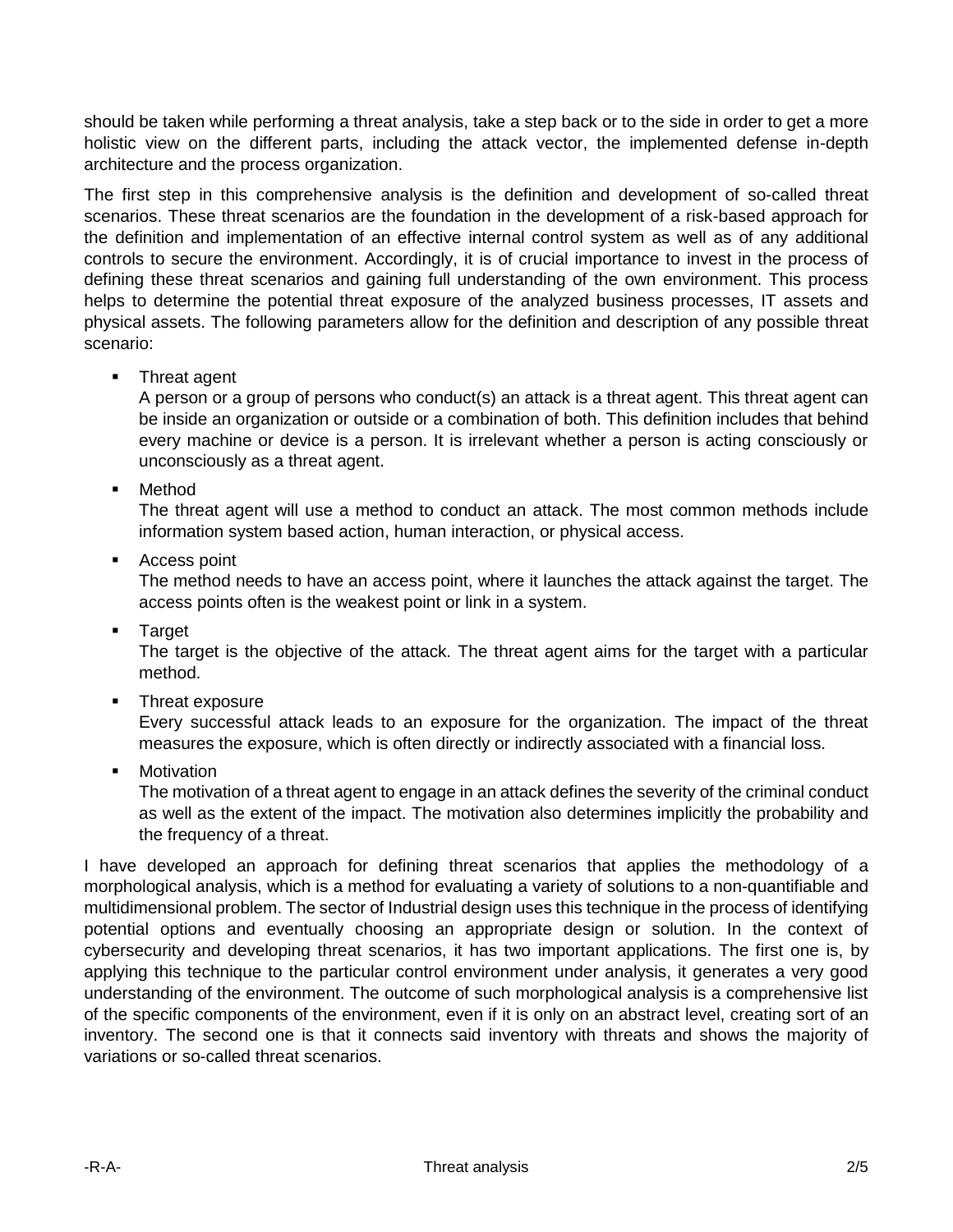A full set of parameters, which is a combination of one specific value assigned to each parameter, defines the threat scenario. Each parameter has an infinite number of options or values. Based on the aforementioned parameters the following graph shows an example of a morphological box:

| <b>Parameters</b>         | <b>Values</b>                |                               |                         |                             |                    |                           |
|---------------------------|------------------------------|-------------------------------|-------------------------|-----------------------------|--------------------|---------------------------|
| <b>Threat agent</b>       | Organized<br>crime           | IT employee                   | Employee<br>Scenario 1: | State actor                 | Former<br>employee | Supplier or<br>contractor |
| <b>Method</b>             | Abuse of<br>confidence       | <b>Malicious</b><br>coding    | Social<br>engineering   | Brute force                 | Hacking            |                           |
| <b>Access point</b>       | Client PC                    | Internet                      | Application             | Employee                    | Web server         | Mobile device             |
| <b>Target</b>             | Application<br>server        | Cash                          | Financial.<br>systems   | Data                        | Host               |                           |
| <b>Threat</b><br>exposure | Disclosure of<br>information | Unauthorized<br>system access | Information<br>theft    | Information<br>modification | Fraud              |                           |
| <b>Motivation</b>         | Financial gain               | Disgruntlement                | <b>Politics</b>         | <b>Fun</b>                  | Damage             |                           |

## **Graph 1: Morphological box to identify threat scenarios**

The number of significant threat scenarios depends on how large and complex the organization is: the larger and more complex the organization, the greater is the number of relevant scenarios. When applying a risk-based approach, the analysis should be limited to the relevant threat scenarios in the corresponding control environment. Over time, an organization can increase the number of scenarios to achieve a more comprehensive analysis.

Description of Scenario 1: The threat agent is an internal employee abusing of the trust relationship he has with his supervisor. This scenario is in the context of a supervisor having delegated accounting tasks to one of his trusted staff members without performing any effective supervision. This accounting staff member has access to accounting and finance systems of the organization in order to be able to execute his function. Such employee then uses his access to the accounting and finance systems to misappropriate money to fund his expensive lifestyle.

This Scenario 1 is fairly simplistic and generic but allows illustrating the application of the threat scenario analysis. In the context of cybersecurity, the threat scenarios defined for the control environment need to be more specific and must consider the process architecture as well as the setup of a particular part of an organization. Identifying and analyzing the weaknesses of systems in the control environment is very important in the process of defining relevant threat scenarios that expose the organization's vulnerabilities. Threat scenarios facilitate the derivation and definition of adequate and effective internal controls. This process clearly supports the importance of knowing and understanding the organization's systems and particularly its weaknesses in the first place in order for an organization to implement effective internal controls subsequently.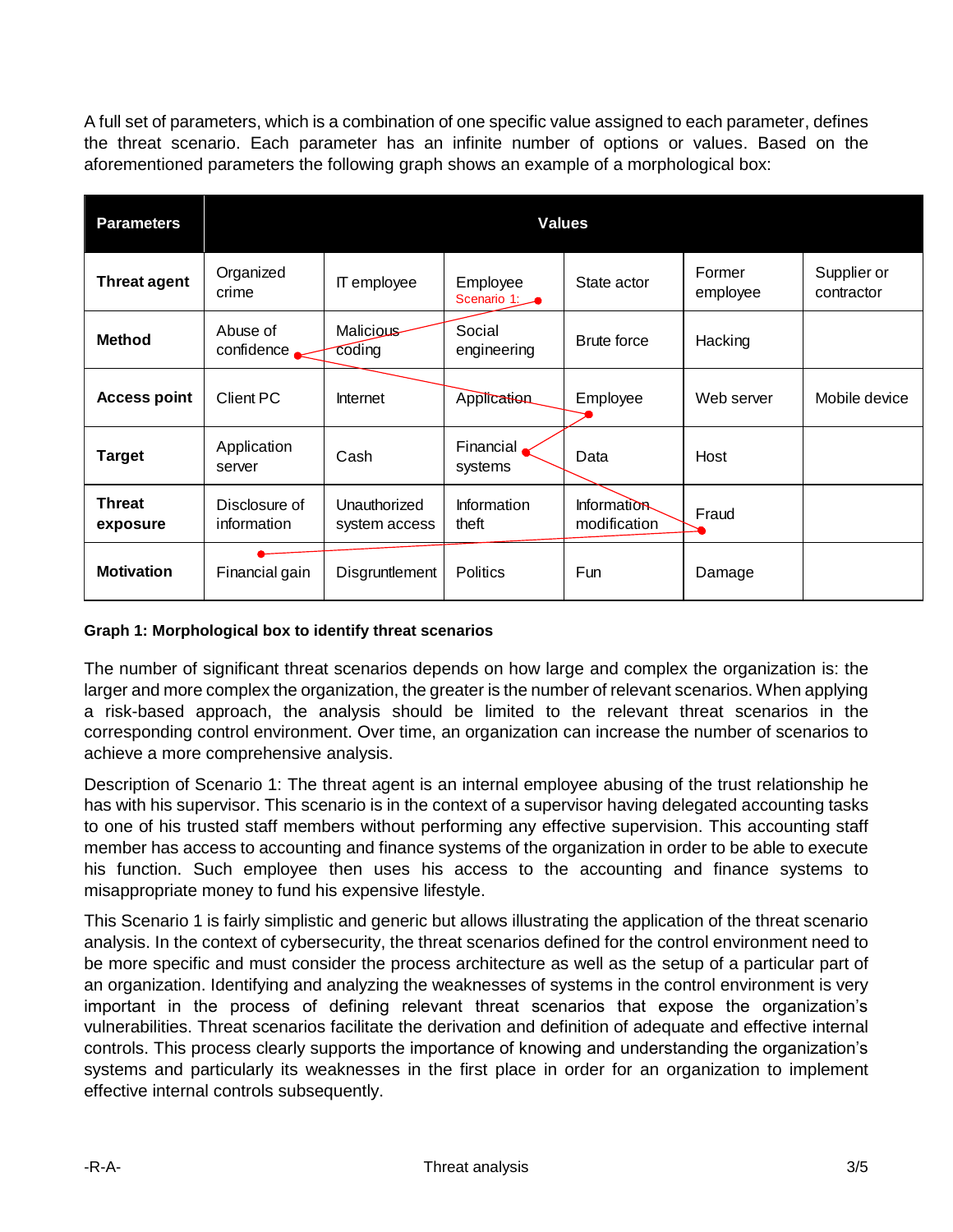For elaborating the threat scenario, it is also useful to profile carefully the perpetrator and try to mimic the threat agent in order to understand the way of thinking of such potential perpetrator. This in turn clearly helps to identify the weaknesses and potential access points in an environment, which need to be protected with adequate controls. In this simplistic example, an obvious and effective control activity such as the implementation of a "four eyes principle" with the manager actually supervising the accounting activities of his employee would limit the threat outlined. There is a large number of possible controls available for any organization that they can tailor and implement in line with their needs and processes.

This scenario technique allows breaking down the complexity of any cybersecurity matter to a comprehensive and graphical analysis. Its use also supports the communication with senior management, which do not necessarily have the in-depth knowledge of the analyzed area of the organization as well as its processes and IT solutions.

Coming back to the initially outlined question: "Why is it that…?", the answer is that a combination of different factors lead to more exposure for any organization. In today's interconnected world, organizations often operate with a very complex setup, including architecture, processes, organizational structure, to be competitive in providing their services and/or product offerings to their customers. An overwhelming complexity, a lack of properly skilled people to understand and operate in such a complex environment, budgetary constraints failing to maintain an adequate cybersecurity level, are factors to consider. A cybersecurity level of due care is certainly insufficient today. As the threat landscape continuously evolves, organizations need to stay abreast and dedicate resources to establish and maintain an adequate level of cybersecurity. Does this mean an organization needs to spend large sums of money to maintain the required level of security, and in that sense some organizations could not afford to have their required level of security? The answer is definitely no. Having skilled and well-trained security staff and establishing the subject of cyber security as part of an organization's culture and as such an increased level of awareness, leads to a lower requirement for financial resources.

Does this imply that no organization, which has been a victim of a cybersecurity breach, has the right people employed? Mistakes are human, however, it is a given that the dark side of the cybersecurity equation focus on the low hanging fruits first. Having well informed people helps to protect an organization from being a victim of an easily preventable attack. Organized crime is very active in committing cyberattacks and it reached a certain level of proficiency in some attacks. At the same time, a huge number of attacks are less sophisticated, such as (spear-) phishing attacks, which are rather easily preventable and count as part of the low hanging fruits. Today probably, eight or nine out of ten successful cyber-attacks still start with a phishing or spear-phishing email. This is certainly surprising given the large media coverage and great efforts of professional organizations to rise cybersecurity awareness over the past two decades. Anyone should be aware and understand the risks associated with clicking on links or opening attachments in emails or even disclosing credentials, particularly if the sender is unknown or if there is no reason to receive such emails or requests. The weakest link in the cybersecurity chain still seems to be the human being and not the machine as the majority would expect.

Besides focusing on the people within an organization who are relevant and responsible to keep up the adequate level of cybersecurity, third party vendors such as suppliers, providers and outsourcing partners are also major contributors to cybersecurity. In order to make sure this group and their provided services or solutions fit within the organization's risk appetite towards security, a two-step plan can be considered. Firstly, the following question needs to be addressed: Can the particular vendor transparently assure the level of cybersecurity of their service or solution? If the answer to this question is yes then the next step is a comparison of the two levels of cybersecurity of the organization and the vendor, respectively. The goal is to achieve an alignment of these two levels to the top one. On the opposite, if the answer to the